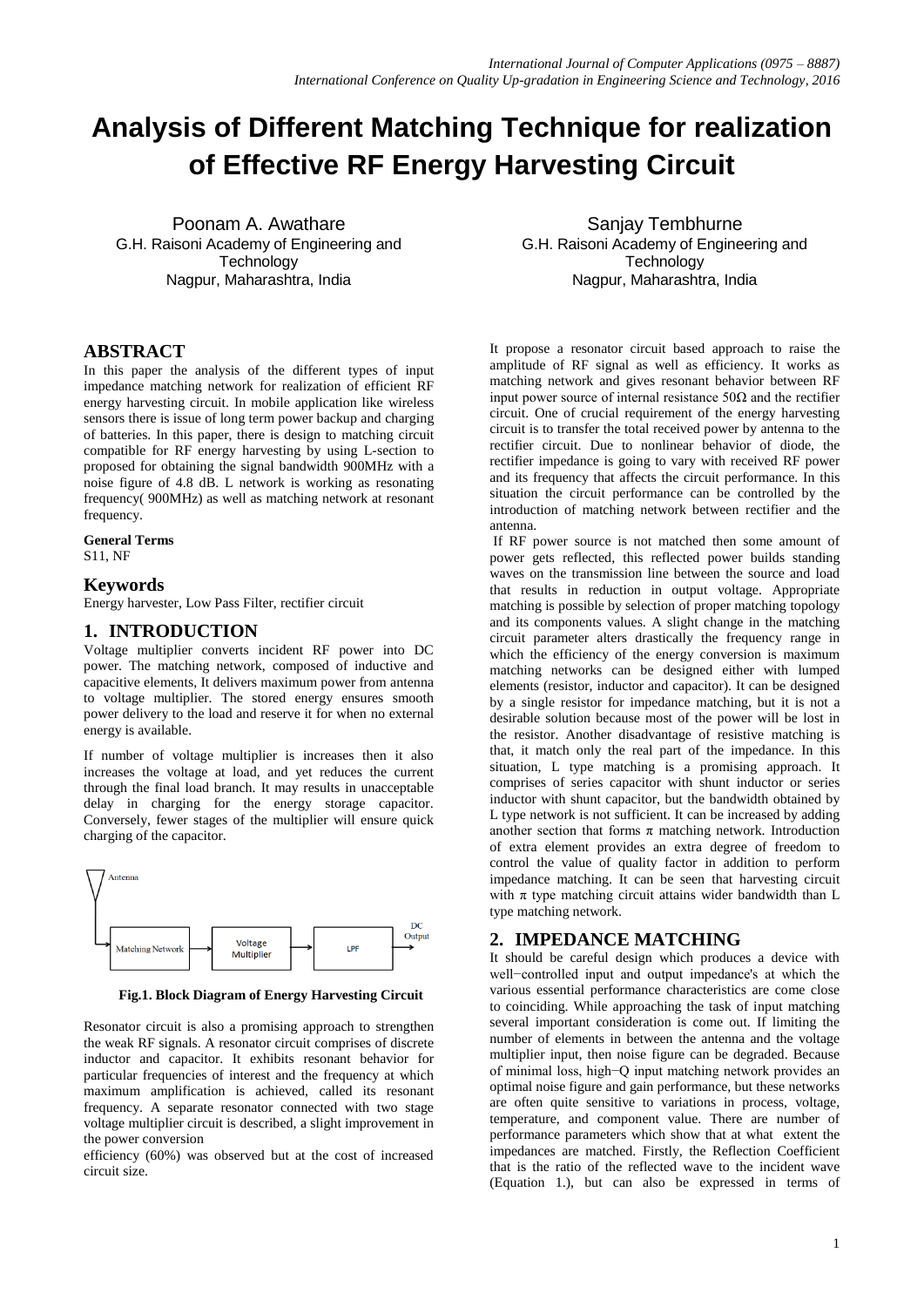impedance also. It describes the magnitude of reflection as well as phase shift because it is complex entity.

$$
T_L = \frac{\text{Reflected wave}}{\text{Incident wave}} = \frac{Z_L - Z_S}{Z_L + Z_S} \tag{1}
$$

This is the load reflection coefficient with respect to the source impedance. It is also expressed as the characteristic impedance  $(ZL)$ . When load is short circuited, then maximum negative reflection occurs and reflection coefficient tends to minus unity and when the load is open circuited, then maximum positive reflection occurs and the reflection coefficient tends to plus unity. In the ideal case, when  $ZL$  is perfectly matched to , there is no reflection and the reflection coefficient is consequently zero.

A related parameter is the Voltage Standing Wave Ratio (VSWR). It is defined as the ratio of the maximum voltage to the adjacent minimum voltage of that standing wave (Equation 2.). Knowing the domain of the reflection coefficient, it follows that when there is no reflection as in a perfectly matched system; VSWR assumes its minimum and ideal value of 1.

$$
VSWR = \frac{|V| \ln a x}{|V| \ln a} = \frac{1 + |I_L|}{1 - |I_L|}
$$
 (2)

The source and load impedance's are designed, the objective is to design the input matching network so that  $ZS$  matches  $Z1$ and the output matching network so that  $ZL$  matches  $Z2$ . In other words Z1 and Z2 respectively, are transformed to perceptually match the input and output impedance's. According to the Maximum Power Theorem,the maximum power transfer will occur when the reactive components of the impedance's cancel each other, that is when they are complex conjugates. This is suitably called conjugate matching.



 **Fig.2. L-match network.**

To get the conversion with an impedance matching network there are basically three options. Firstly, there is the L-match. L-match has an advantage of the simplicity, but it has simultaneously its downside as well because it has only two degrees of freedom. Since there are only two component values to set, the L-match is restricted to determining only two out of the three associated parameters:impedance transformation ratio, centre frequency and Q. For getting a third degree of freedom, it is therefore necessary to cascade another L-match stage. By doing this, another impedance transformation are encountered: the π-match, the T-match and L-match.



F**ig.3. Π-match network.**



 **Fig.4. T-match network**

The advantages with the T-match and  $\pi$ -match configurations do not end with an additional degree of freedom. But because of their topology they can absorb parasitic reactance present in source or load. Specifically parasitic inductance is absorb by T-match whereas the parasitic capacitance is absorb by  $\pi$ match. In addition it is also possible to achieve significantly higher Q compared to an L-match configuration. To match the source impedance with rectifier impedance, matching circuit that consists of L (15.8nH) and C (1pF) is used. This circuit also works as a resonator. It amplifies the weak RF input signal which is coming from the antenna side.

#### **3. SIMULATION RESULT**

We have simulated those entire impedance matching networks using Agilent's ADS 2009 tool. It is the most powerful IC design tool at RF frequencies. S-Parameters or Scattering parameters are complex numbers that exhibit how voltage waves propagate in the radio-frequency (RF) environment. The characteristics of the 2-port is represented by S-parameter: S11 which correspond to input reflection coefficient respectively. S-parameters, on the other hand, are measured under matched and mismatched conditions. Another factor is noise figure. Under such circumstances, it becomes necessary to measure the parameter. These measurements are carried out by measuring wave ratios while systematically altering the termination to cancel either forward gain or reverse gain.

Following simulation results shows the input reflection coefficient and noise figure for each of the matching network techniques.

#### *3.1 L-match*



 **Fig.5. Input Reflection Coefficient**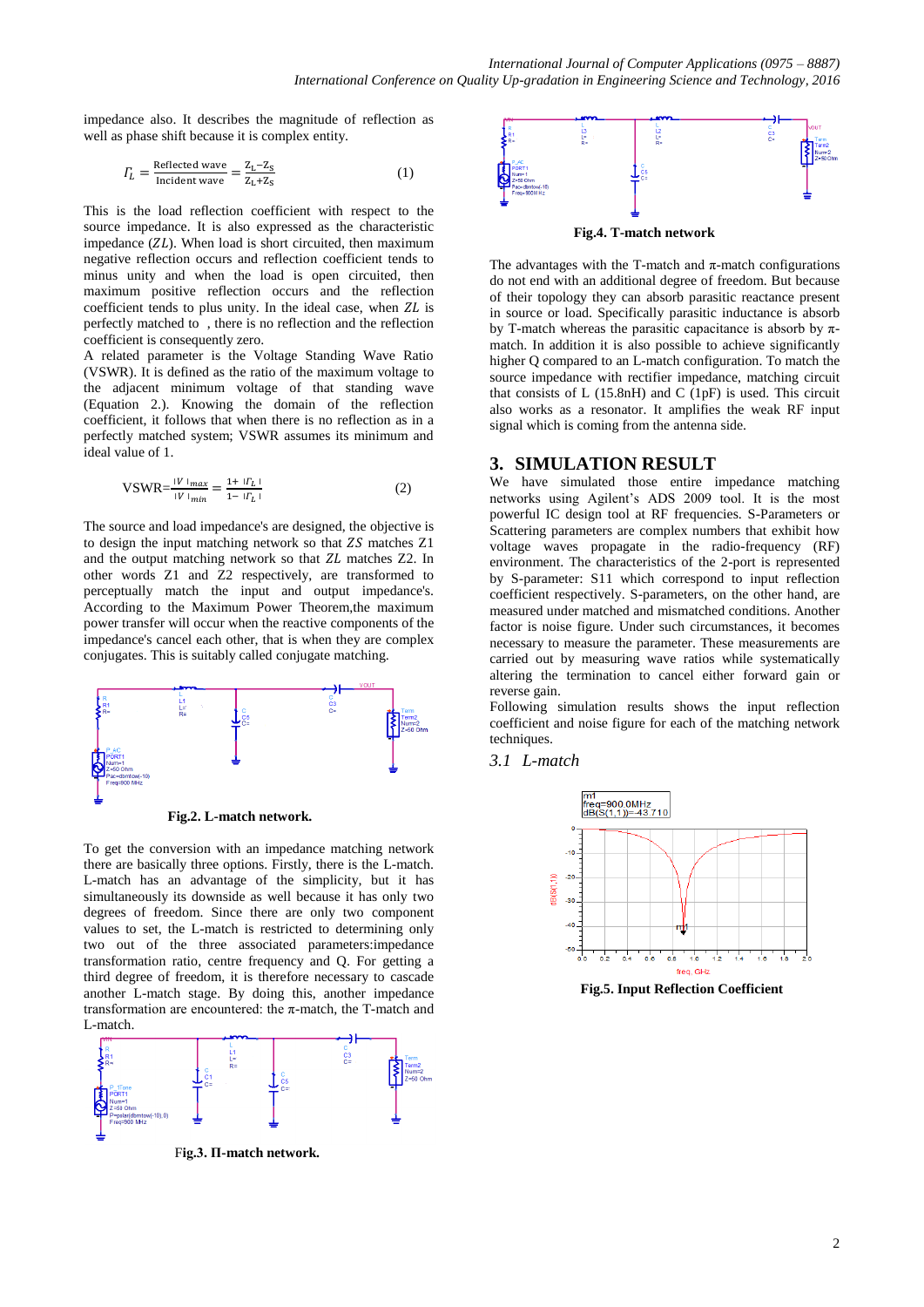

 **Fig.6. Noise figure**





 **Fig.7. Input Reflection Coefficient**



 **Fig.8. Noise figure**





 **Fig.9. Input Reflection Coefficient**



 **Fig.10. Noise figure**

## **4. CONCLUSION**

Thus we have simulated  $\pi$ -match, T-match and L-match matching network to match  $50\Omega$  impedance in Agilent ADS 2009 tool. Following table show the comparison of all three matching techniques with two approaches one is directly signal coming from antenna and another is with along with the RF signal external noise of 1μV applied. Even after applying External Noise L-section gives good input reflection coefficient of -3.5dB and noise figure of 4.8dB.

|  | Table 1. Comparision table between impedance matching |  |
|--|-------------------------------------------------------|--|
|  |                                                       |  |

| $Pac=10$<br>dBm        | Without external noise |          |          | With external noise<br>applied |         |         |
|------------------------|------------------------|----------|----------|--------------------------------|---------|---------|
| Freq=900<br><b>MHz</b> | т                      |          | π        | т                              |         | π       |
| S11(dB)                | $-42.30$               | $-43.71$ | $-57.68$ | $-4.79$                        | $-3.51$ | $-6.22$ |
| NF(dB)                 | 2.7                    | 2.5      | 2.7      | 4.94                           | 4.94    | 5.20    |

## **5. ACKNOWLEDGMENTS**

Thanks to the experts who have contributed towards development of the project.

#### **6. REFERENCES**

- [1] T. Umeda, H Yoshida, S. Sekine, Y. Fujita, T. Suzuki, and S. Otaka, "A 950 MHz rectifier circuit for sensor network tags with 10 m distance", IEEE J. Solid-State Circuits, vol. 41, no. 1, Jan. 2006.
- [2] P. Nintanavongsa, U. Muncuk, D. R. Lewis, and K. R.Chowdhury,"Design Optimization and Implementation for RF Energy Harvesting Circuits", IEEE Journal on Emerging and Selected Topics in Circuits and Systems, vol. 2, no. 1, pp. 24-33, Mar. 2012.
- [3] H. Nakamoto, D. Yamazaki, T. Yamamoto, H. Kurata, S. Yamada, K. Mukaida, T. Ninomiya, T. Ohkawa, S. Masui, and K. Gotoh, "A passive UHF RFID Tang LSI with 36.6% efficiency CMOS-Only rectifier and currentmode demodulator in 0.35 um FeRam technology", in Proc. IEEE ISSC Conf. 2006, Feb. 6-9, 2006, pp.1201- 1210.
- [4] Gaurav Singh Rahul Ponnaganti T.V. Prabhakar K.J.Vinoy''A tuned rectifier for RF energy harvesting from ambidient radiations'',AEUInternational Journal of Electronics and Communication,Volume 67,Issue 7,July 2013,Pages 564-569,ISSN 1434-8411.
- [5] J. P.Curty N. Joehl, F. krummenacher C. Dehollain, and M. J. Declerc,''A model for u-power rectifier analysis